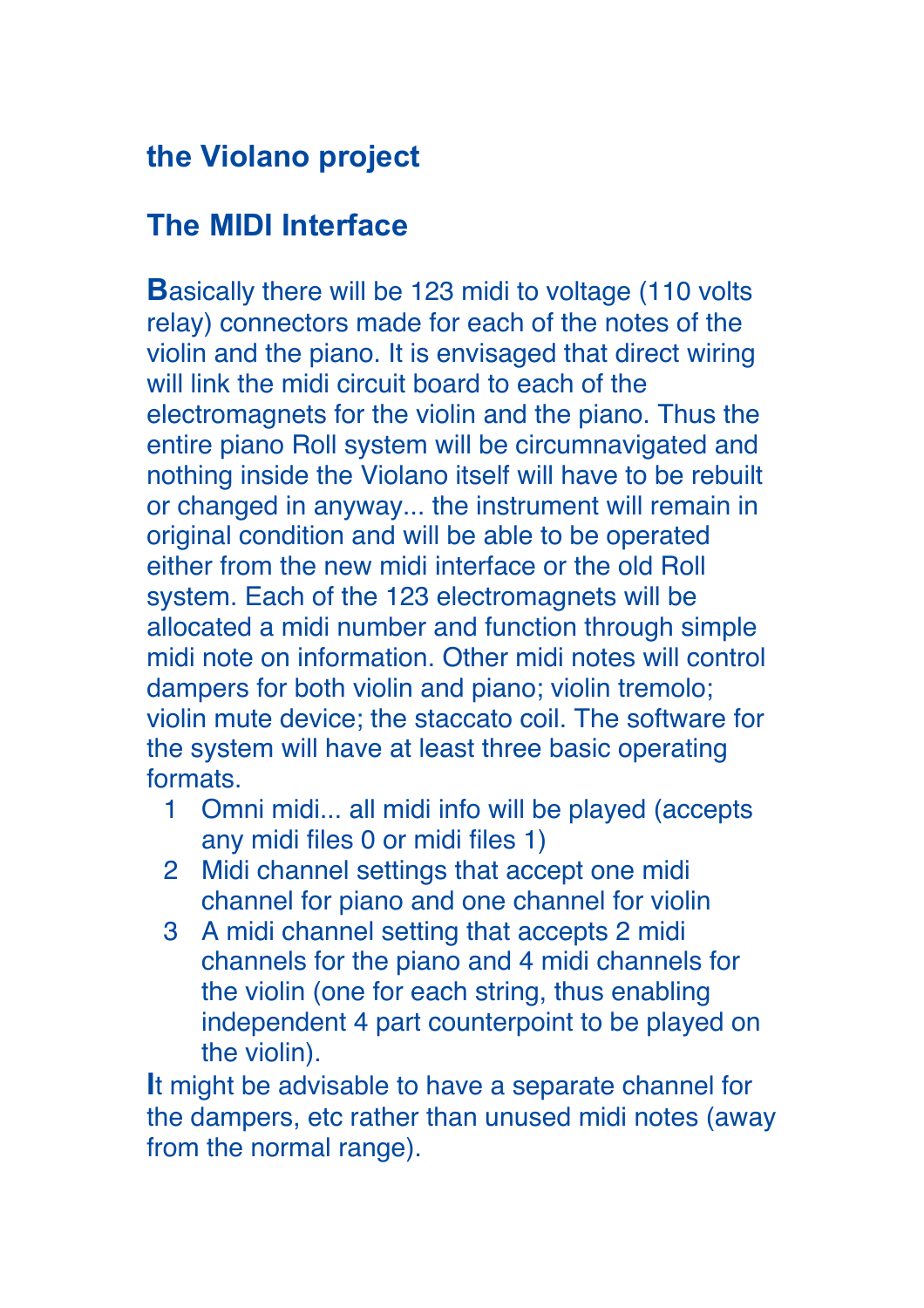**J**im Sosnin builds board (1 months work approx.), Rainer Linz and Jon Rose test the new system.

**J**on and Jim spend two months working with the Violano writing new music for it and generally testing what the Violano can deal with comfortably in terms of accepting midi information (e.g. there will be a limit to the mechanical speed of the 'Bow Wheels'). We would expect to try out a whole range of midi options from all kinds of wave forms in counterpoint to simple arrangements of pop tunes. Experimentation with violin strings and their tuning would also take place at this time. A room to be provided by the PowerHouse for this purpose and work developed under the guidance of Carey Ward. All stages of the project development will be recorded.

**A** public concert to finish this part of the project (a video beamed colour/light show could also be run in sync from the same midi information that plays the Violano, the score of the composition could also be shown).

# **Stage 2.**

**T**he museum and/or the Australia Council commissions six composers to write a set of pieces specifically for the Violano under the guidance of the 'Violano team'. Audio Visual concert or performances follow.